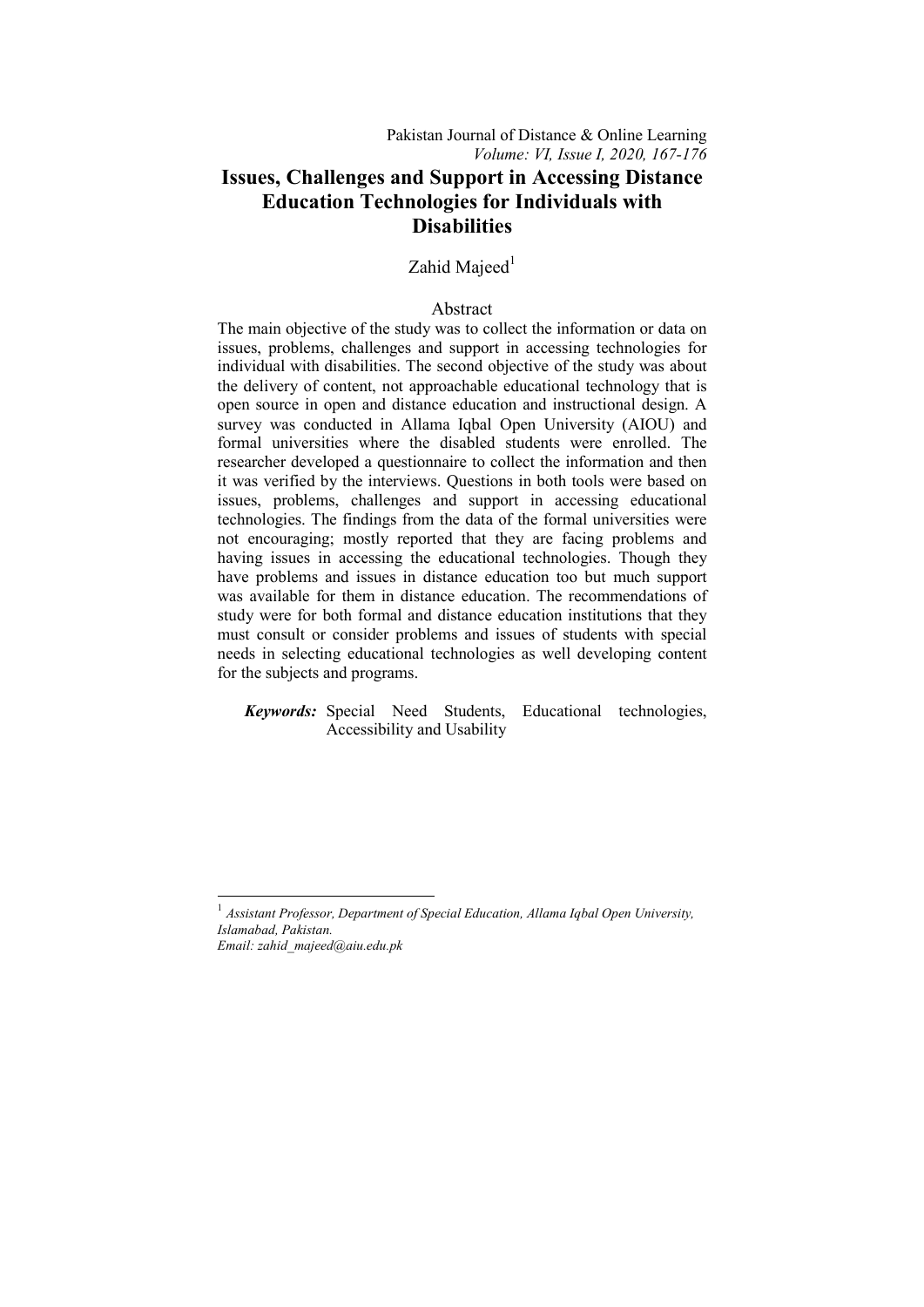### **Introduction**

Machines that process information and communication the results of that processing have been with us for a long time. However, there have been substantial gaps in progress towards realization of the practical potential of these 'thinking' machines with respect to people with special needs. The first mechanical computers were developed by Charles Babbage in 1835, he called one the 'difference engine' and the other the 'analytical engine'. These machines or technologies were not able to accommodate the special need of the people. The computer revolution of the eighties is like the sputnik revolution of the fifties, it has stimulated an unprecedented curriculum reform movement. The number of computers in schools has almost double every year. At that it was reported that 42% of the elementary schools owned at least microcomputer (Becker, 2014). These figures were up from 23% and 53% respectively in early eighties and from 10%. If this growth rate continues the vision of computers in every classroom, which has been described and debated by regular and special educators for more than 20 years, may be realized in 2020. By the year 2025, we will probably have trouble remembering how we taught without computers. There are number of studies which proved this 20 years back prediction that our students will much dependent on the computers and less memorization by them. A study conducted in 2012 proved that memorization ability is more in students using les computers or no computer as compared to students much dependent on computers for their studies. The same results were found in a study conducted on students with visual impairment that they were with 76% more memory as compared to normal vision students of level eight (Shabbir, 2015).

In this era of fast moving and changing technologies, the opportunities are available at large scale now and in future too. Numbers of open universities offering courses or entire degree programs to students with special need without discriminating their limitations and problems. This is possible because swift and fast-moving advancements as well as accessibility of information communication tools for them. Nearly all of the educational technologists agreed that educational technology or ICT is an agent of transformation all the way through every part of the areas of civilization, in which quality of life, employment and education are major areas. As an equalizer, it has great impact on the life of individuals with disabilities. Still it is not being realized its full potential use in education for the individuals with special needs. Incongruously, a reason this phenomenon is not like that each and every learner able to use and admittance the available equipments for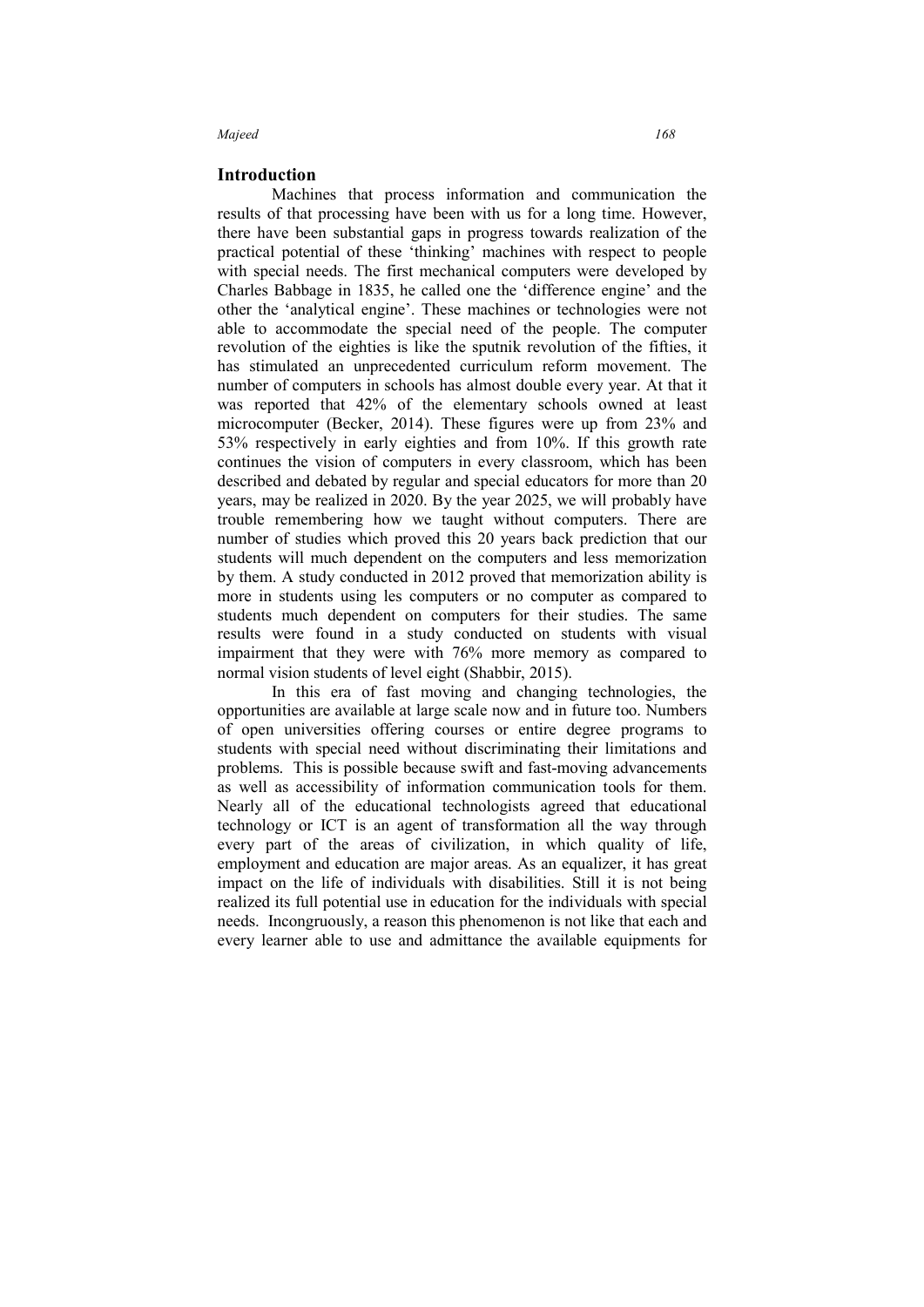education and personal use. The issue of access is not only for the students with special needs it is same with other students too. Problems and conflicts regarding to educational equipments/tools admittance for special need learners in education can be a fresh equipments i.e. ubiquitous technology. This technology actually mediated the process of instruction and wisdom of every class level and settings without considering the abilities and disabilities, actually accommodating all. Teachers and staff in higher education institutions are unfortunately not trained or even aware about the special need of the students. The support from them and technology they are using are creating problems for the students with disabilities. The situation in Pakistan is not encouraging, recently Higher Education Commission developed a draft pol include the special need students in higher education institutions and that is much appreciated by the special need students and the civil society. This study was conducted in 2019 to explore different issues, challenges and support in admittance of equipments/tolls in ODL for special need students. the abilities and disabilities, actually accommodating all.<br>I staff in higher education institutions are unfortunately not<br>en aware about the special need of the students. The support isabilities. The situation in Pakistan is not encouraging,<br>r Education Commission developed a draft policy to<br>cial need students in higher education institutions and that<br>iated by the special need students and the civil so onal use. The issue of access is not only for the l needs it is same with other students too. Problems ing to educational equipments/tools admittance for rs in education can be a fresh equipments i.e. gy. This technology a

# **Literature review**

In the era of technology open and distance education In the era of technology open and distance education opportunities are at exponential rate for the marginalized and vulnerable group of people/students. In developing countries this is the only option of higher education for them. In Pakistan, there is very rare that higher education institutions are providing or welcome the students with special needs. The only option is Allama Iqbal Open University, Pakistan which not only welcomes, a accommodates and facilitates them according to their special needs (Majeed, 2014). The university is with motto that they can get admission regardless of age limit, class level, areas of attention place. It is because of university adopting ICT or assistive technology in the programs offered at different levels. The experts of ICT and ODL agreed that ICT is an agent of transformation for every sector of our societies like employment, teaching-learning and more than that is quality of life. ccommodates and facilitates them according to their<br>d, 2014). The university is with motto that they can<br>less of age limit, class level, areas of attention and Exercise of university adopting ICT or assistive technology in red at different levels. The experts of ICT and ODL s an agent of transformation for every sector of our ployment, teaching-learning and more than that is ch p

In a research paper, NCES (2000) reported that Opportunities for special need or normal learners in Open and Distance Learning are available at large scale. In our life history, these opportunities are many fold more and ODL institution or formal education institution are offering different courses as well as programs to all the students apart from level of grades, his/her aptitude or interest and area of his/her location. All these are because of fast track advancements in and accessibility of, learning equipments/to lls. is/her aptitude or interest and area of his/her<br>because of fast track advancements in and<br>equipments/tolls. As quoted, most of the experts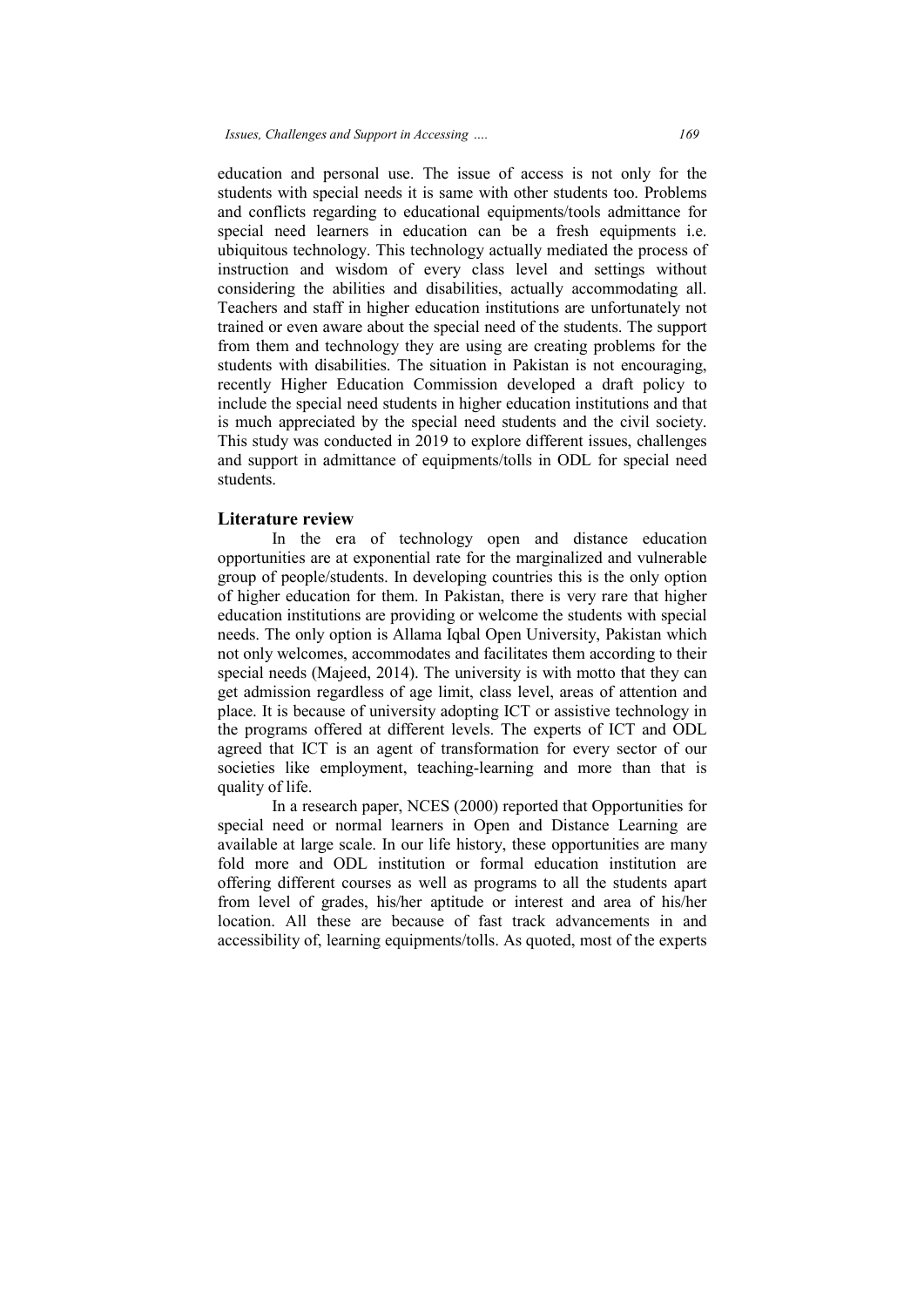have the same opinion that learning equipments are actually the agent of transformation in all aspects of our community/society like teaching and learning, getting jobs, and our lives with good quality. One of ODL technologist Burgstahler (2003) said, "Most of us agreed ODL Technology and accessibility is good equalizer when accessed or used by special need learners". On the other hand, NCDSSA reported (2000) this is also fact that benefit of technology in education or ODL for people with disabilities is not being fully utilized or realized. Most of the experts are very strongly agreed that not all the special need students or normal students use or access the learning equipments/tools which have potential of learning. Also, the question or problem of use or access is not because of the students, it is more than their accessibility or usability. Teaching and non-teaching staff with special needs also underprivileged when equipments/tools are needed to carry out their jobs or employment.

The broad purpose of education for both regular and special need learners is to prepare them to function in and contribute to society. Microcomputers can provide efficient and effective solution to many of the problems and issues educators face in attempting to meet this goal. As a tool for teachers and students, computers or educational technologies are both a medium and an object of instruction. Special educators can create individualized instructional environments and can manage and generate instructional, research and administrative data. For special need students, the computers or educational technology is a learning tool and for others (the physically and sensorial impaired) it is also a communication device can a mean of environmental control. It can also provide both recreational and vocational opportunities. The only limitation, which are fast dissipating, are the lack of appropriate software and the shortage of teachers skilled in creating and or adapting courseware to their curriculum needs. Computer/educational technology is particularly attractive as an education tool for special needs students. Behrmann and Lahm (2011) noted that there are many similarities among computers/educational technologies, instructional methods used in special education and the learning characteristics of handicapped children. Attempts in special education to differentiate instruction solely on the basis of students' characteristics have not been particularly successful (Lloyd, 2010). However, there are some educational technologies that have proven effective with most handicapped students. With well-designed software, the computer can provide these instructional supports. It can be used for everything from drill and practice to stimulations of real-life events. It is a vehicle for teaching logical thinking, conducting reasoning and creative writing skills.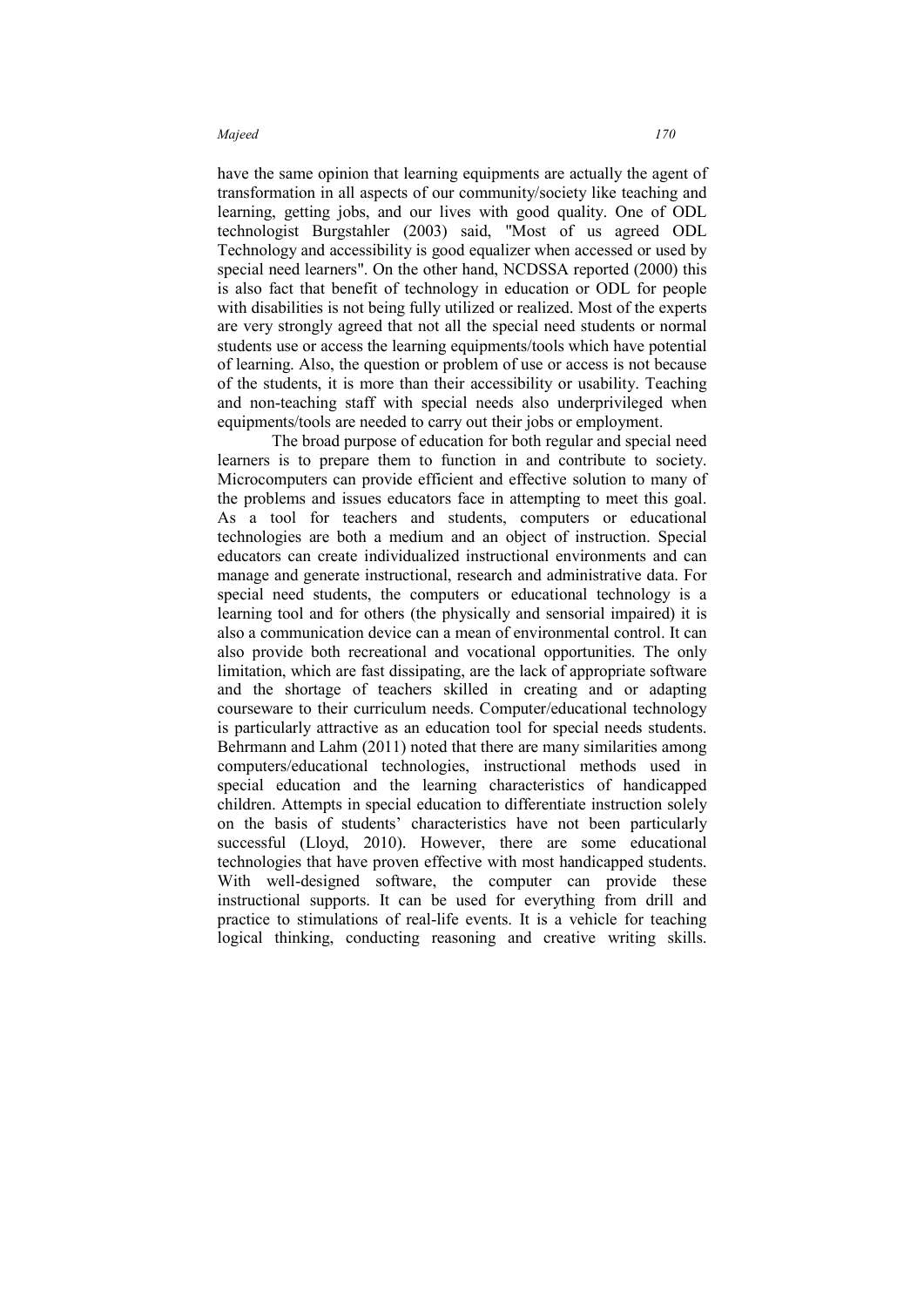However, its greatest potential, even more significant than enhancing academic learning, may be in the areas of communication, motivation, and self-esteem.

# **Statement of the Problem**

All over the World use of ICT is now common in every field of life; education is one of the fields. The Survey of Pakistan reported that there are 2.47% people are with special needs or disabled. In this life; education is one of the fields. The Survey of Pakistan reported that there are 2.47% people are with special needs or disabled. In this population the dominant are people with visual impairment. Provisions of educational facilities for the students/people with special need are somehow satisfactory at the school level. But at higher education (universities/colleagues) they are facing numbers of issues, problems and challenges. Most of the special need students especially visual impaired and heating impaired students using different technologies while their studies. The Open and Distance Learning system is much dependent on educational technologies but most the technology used by distance education as well as formal education are not accessible and supportive for them (Hameed, 2014). The higher education institutions never cheeked or evaluated the educational technologies being used by the teachers for the special need students. This study was explore the different problems, issues, challenges and support accessing the distance education technologies being used for the education of special need students. ation as well as formal education are not accessible and supportive<br>them (Hameed, 2014). The higher education institutions never<br>ked or evaluated the educational technologies being used by the<br>ners for the special need stu delivery  *171*  in the dominant are people with visual impairment. Provisions<br>it was staristical for the students/people with special need are<br>lites/colleagues) they are facing numbers of issues, problems and<br>es. Most of the special need

# **Objectives of the Study**

The study was conducted to:

- 1. Explore the issues, problems, challenges and support in accessing technologies by special need students in higher education institutions of distance education and formal education.
- 2. Assess the support in accessing technologies by special need students technologies by special need students in higher education institutions<br>of distance education and formal education.<br>Assess the support in accessing technologies by special need students<br>in higher education institutions of d education.
- 3. Check the beyond beyond-accessible technology, the promise and barriers of the design, layout and delivery of accessible content in distance education.
- 4. Identify the assistive technologies' formulation requirement procurement, development, use and delivery of accessible products, software and content varies.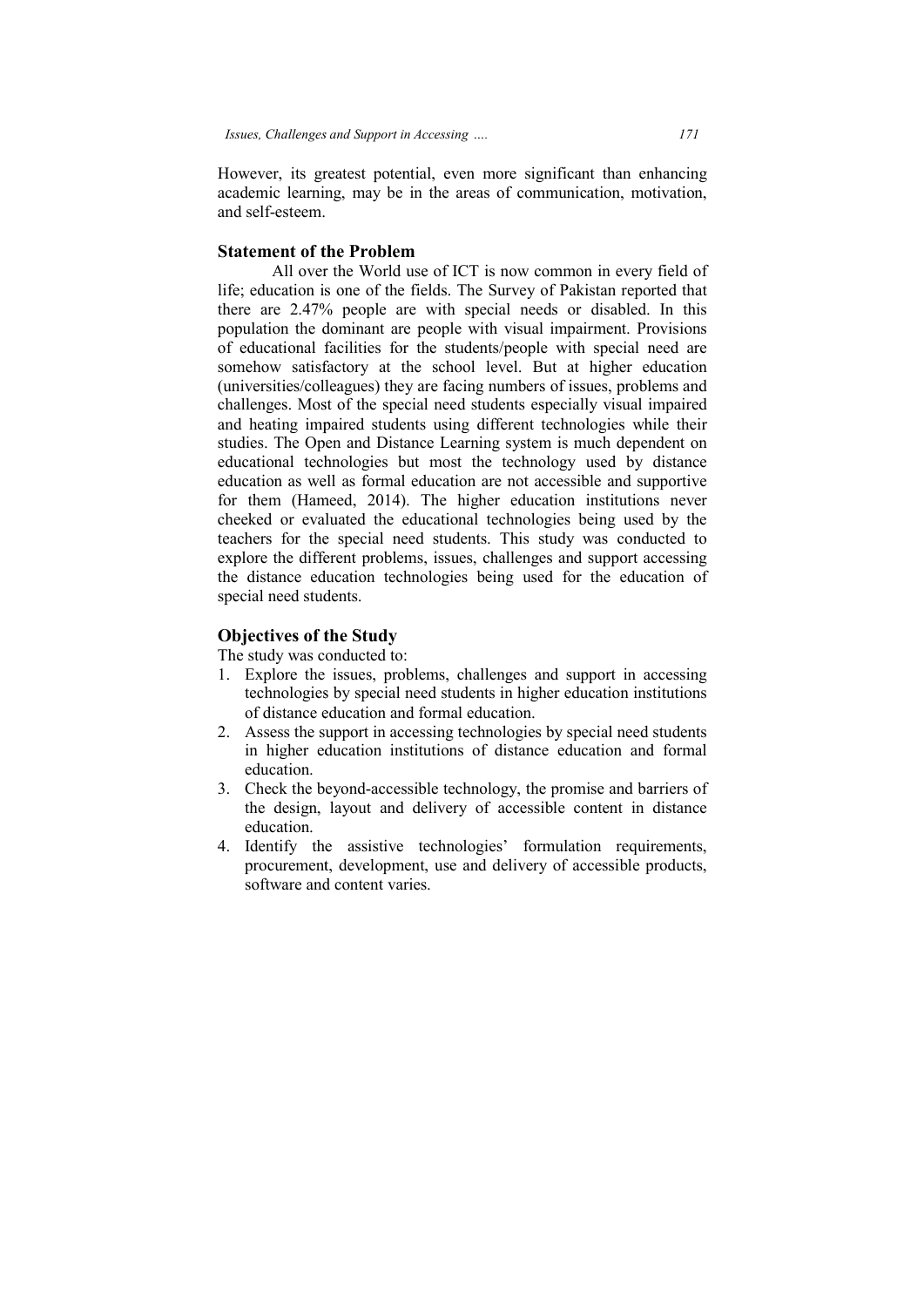## **Significance of the study:**

In Pakistan or developing countries like India, Bangladesh, Sri Lanka students with special need having less or rare opportunities to be in higher education institutions. One of the reasons is accessible technologies in formal and distance education. In distance education, AIOU is the only institution in Pakistan which is providing accessible technology to special need students especially to visually impaired students. The study provided the guidelines and information to formal education to make minor/small changes in the technology to make them accessible. The study also explored the problems, issues and challenges related to accessing assistive technologies available in distance education and by this AIOU administration, academia and student support department will improve the accessibility. The accessible technology available and experts will be shared with newly established distance education units of different formal universities of Pakistan.

This study also helped the instructional designers, eLearning experts/online course developers, tutors of online courses as well as students of special need students in procurement, designing, developing and implanting respectively. The study suggestions and recommendations are same helpful for the formal and distance education universities of Pakistan. As Pakistan is just entering in online or eLearning field so at this stage if they stakeholders consider the recommendations of the study we will be on strong foundations.

### **Methodology**

The study was descriptive in nature but mixed research approach (questionnaire and interview) was followed. In descriptive type of researches, mostly survey method is used for collection of data or information from the respondents but interview helped in collecting indepth/detailed information so, interviews were conducted from the special need students along with other stakeholders. The population of the study was students with special needs (visually impaired, hearing impaired, physically handicapped) studying at postgraduate level. Most of the students with special needs were from department of special education. As the population of the study was not so large so all the students were selected as sample of the study. Same all the special need students from the formal universities of Islamabad were sample of the study. Total 27 students were sample of the study. The researcher arranged a briefing meeting for the respondents of the study. The concept of accessibility and assistive technology was discussed in detail with examples. A well-structured questionnaire on problems, issues and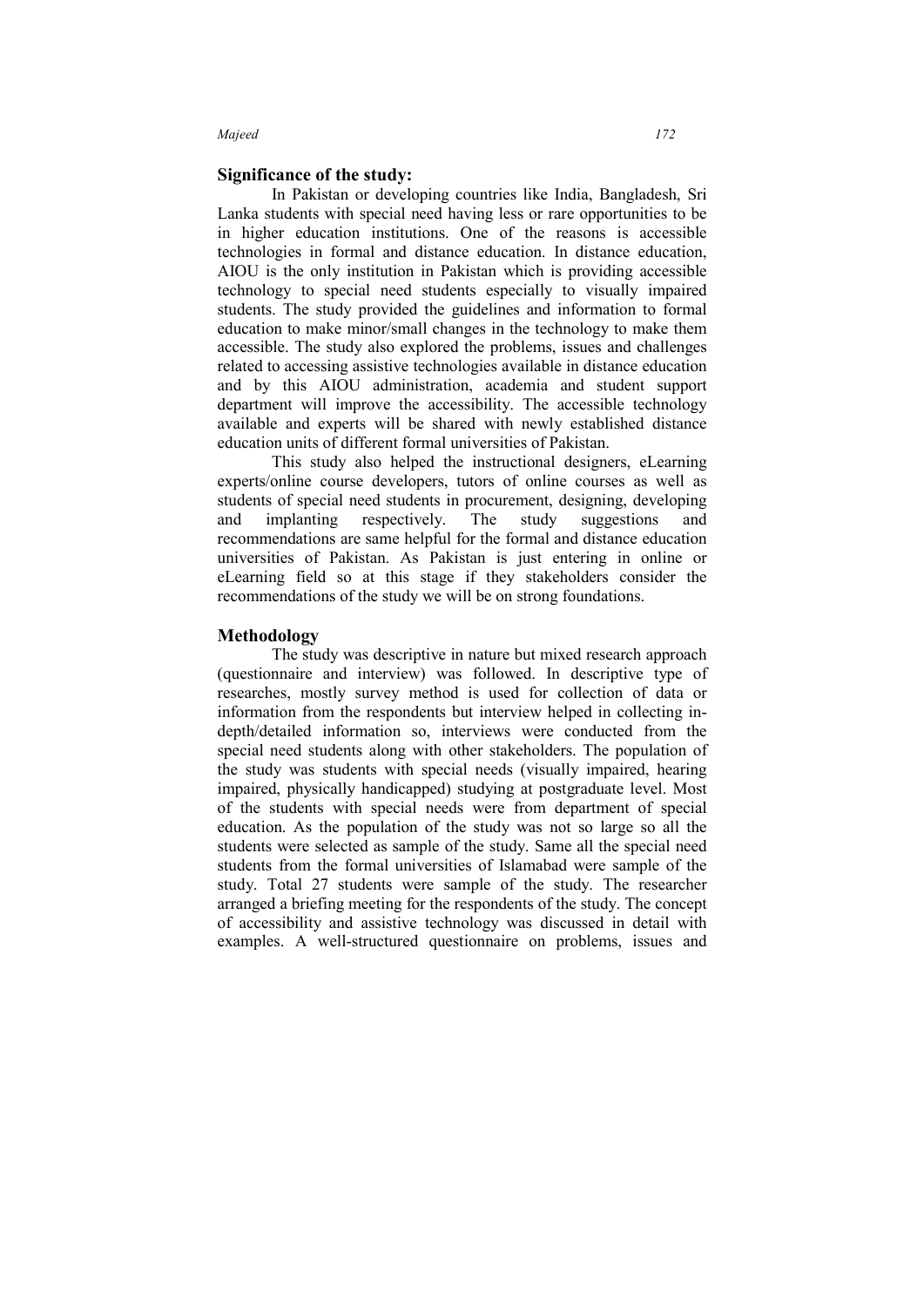challenges related to accessibility assistive technologies in distance and formal education were covered in the 25 items questionnaire. The respondent responded to each item or question on five-point Likert scale. The important areas of questionnaire were accessible education, faculty and staff, technology as a disadvantage, videoconferencing without captioning for hearing impaired, video signals, real time chats for visually impaired. Most important issues are production, procurement and usability of local accessible hardware with software. Also, barriers of design, delivery and layout of the content especially in open and distance and usability of local accessible hardware with software. Also, barriers of design, delivery and layout of the content especially in open and distance education. For students with special needs in distance education the major issue highlighted in the area for their response was academic and technical support of divergent stakeholder groups especially e-instructor or tutor. The tools of the study both questionnaire and in highlighted the challenges too which is access in distance education. The interviewees were asked to give their comments or share their experience on current state of accessing education through technology and practices which lead to full access as student in open and distance education. 173<br>
plogies in distance and<br>
ms questionnaire. The<br>
five-point Likert scale.<br>
sible education, faculty<br>
oconferencing without<br>
i, real time chats for<br>
oduction, procurement<br>
tware. Also, barriers of<br>
ly in open and distan were covered in the 25 items questionnaire. The ded to each item or question on five-point Likert scale.<br>eas of questionnaire were accessible education, faculty logy as a disadvantage, videoconferencing without earing impa

### **Results and Discussion Quantitative Data Analysis**

As discussed in methodology, the study was descriptive in nature and survey in design with mixed method of research. In sample, there were 08 students with heari hearing impairment, 12 were visually impaired and 07 were physically or functional disabled. Total statement of the questionnaire was 25 and respondents responded on five-point Likert scale and 100% students responded the questionnaires. Students with visual impairment and fine motor skills problems were provided an assistant to fill up the questionnaires. The analysis was simple as frequencies and percentages were derived to know the different issues and challenges with respect to accessible technology with usage in distance education with the usage. pairment and fine motor skills problems were provided<br>to fill up the questionnaires. The analysis was simple<br>es and percentages were derived to know the different iss<br>enges with respect to accessible technology with usage<br> ive their comments or share their experience<br>education through technology and practices<br>udent in open and distance education.<br>inpairment in angle, there<br>invested method of research. In sample, there<br>ng impairment, 12 were

| -tD' |  |
|------|--|
|      |  |
|      |  |

| Direct Accessibility of Hardware and Software |               |  |  |  |
|-----------------------------------------------|---------------|--|--|--|
| Accessibility                                 | Average Score |  |  |  |
| Hardware                                      | 2.12          |  |  |  |
| Software                                      | 3.05          |  |  |  |

Table 1 shows it that hardware and software are high level problems in hardware and software. The data reflected the level of hardware having low level of problems, issues and challenges as compare to software. The e are high level problems<br>he level of hardware havi<br>as compare to software. Tl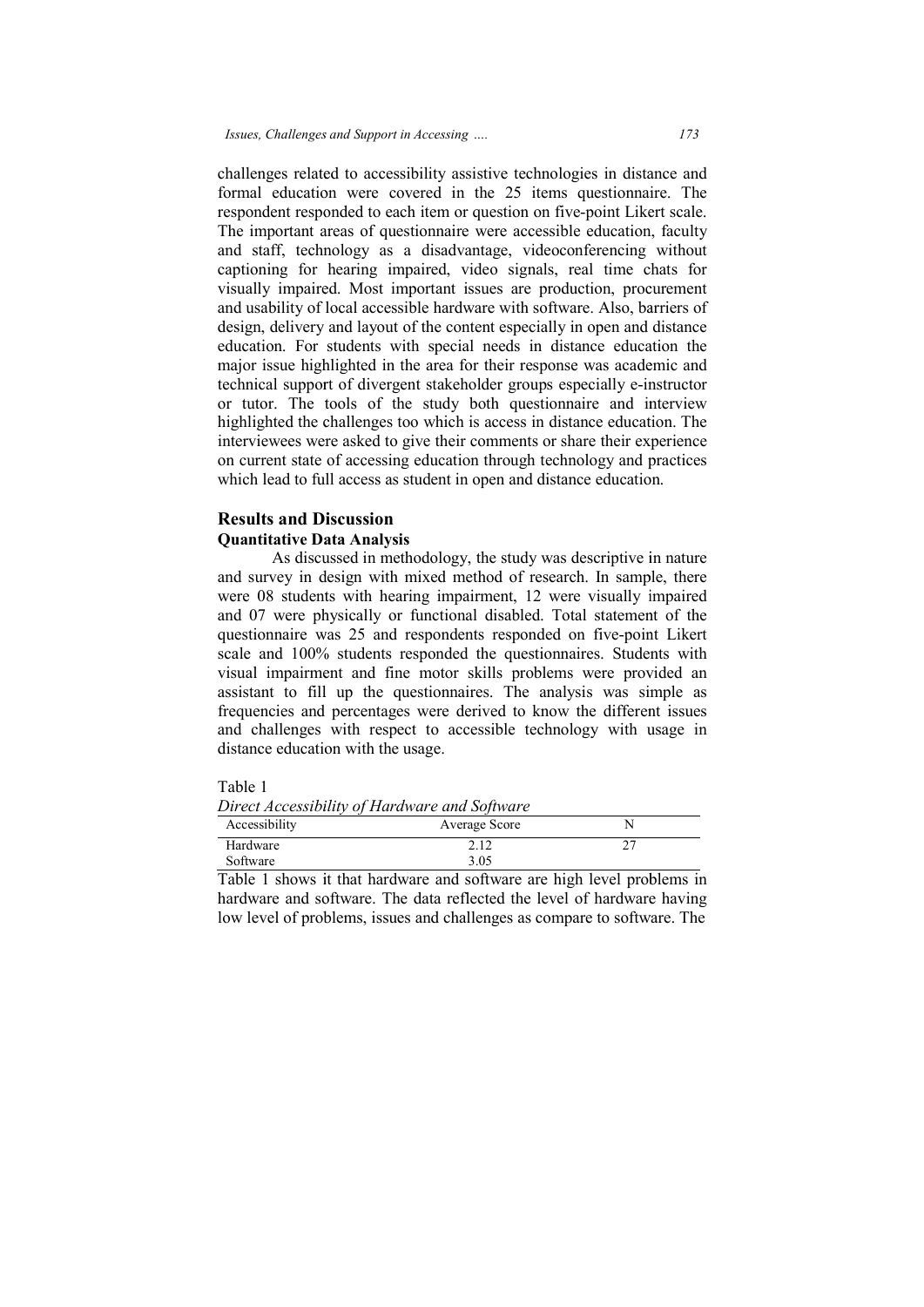AIOU students demanded that software should be available for them which accommodate their needs.

## Table 2

*Accessibility of Content Presentation and Usage of Content* 

| Curriculum/Content      | Average Score |  |
|-------------------------|---------------|--|
| Presentation of Content | 3.10          |  |
| Usage of Content        | 4.25          |  |

Table 2 revealed that presentation and usage of current are problems for the special need students especially for the visually impaired students. Most of them reported that graphs, colors and data always problematic is usage or reading. They also highlighted the issue of accessibility of the content with the technology available in the distance education. The situation of formal university was reported much worst as compare to distance education.

Table 3: Designing and Delivering of online programs

N=27

Table 3 *Designing and Delivery of Online Programs* 

| Accessibility in/of Online Programs | Average Score |  |
|-------------------------------------|---------------|--|
| Designing                           | 2.90          |  |
| Delivery                            | 3.10          |  |

Table 3 highlights the issues and challenges of online programs with respect to presentation and usage of content. Visually impaired students reported that they issue of delivery mechanism is not suitable for them and the students with physically handicapped just having problems that if they use too with one design next time it is different from the previous one so there should be homogenized design in every course available for them.

## Table 4

| Polices/Legislations and Administrative Matters |               |  |  |
|-------------------------------------------------|---------------|--|--|
| <b>Policies/Legislations</b>                    | Average Score |  |  |
| Policies/Legislations                           | 3.90          |  |  |
| <b>Administrative Matters</b>                   | 410           |  |  |

Table 4 highlights the perception about policies/legislation and administrative matters for the special need students.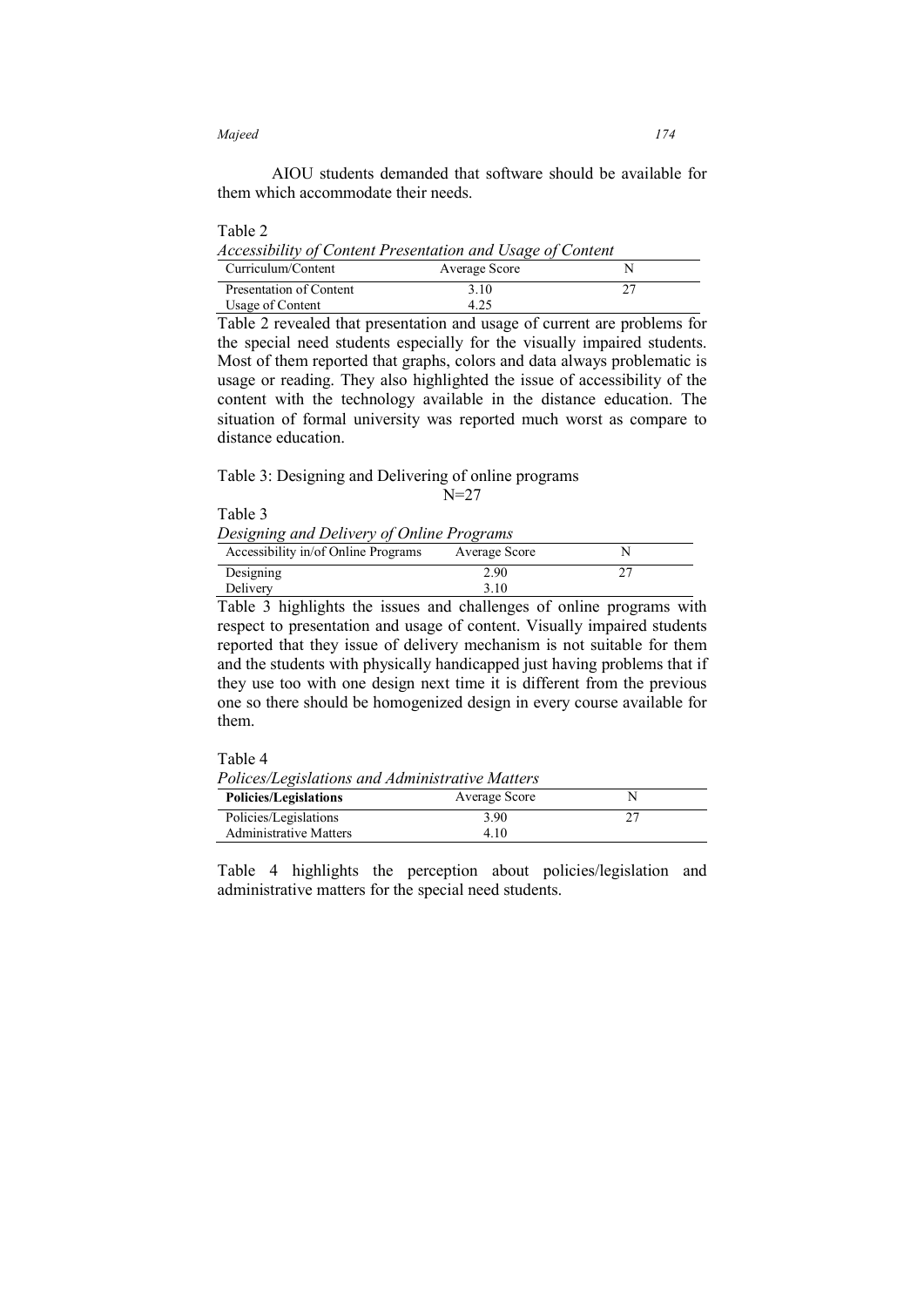## **Qualitative Data Analysis**

All the participants were interviewed, and questions asked were in context of statements or questions in questionnaire. The interview with hearing impaired students were with the help of sign language experts though the researcher has skill of sign language but for more accurate interpretation help of sign language experts was helpful. All the students were ensured that information they provided will only be used for the study with mentioning their names. The visually impaired students said the issues of design and accessibility in content and usage of accessible technology in distance education. Physically disabled students highlighted mostly the hardware challenges of technology, and hearing-impaired students said that the polici and tutors are the major issues for them. All of them suggested that administration and stakeholders must consult with them before purchasing the and tutors are the major issues for them. All of them sugge administration and stakeholders must consult with them before purch hardware and software as well as for developing the online programs. r has skill of sign language but for more accurate interpretation language experts was helpful. All the students were ensured that hey provided will only be used for the study with mentioning The visually impaired students tudents said the issues of design and<br>of accessible technology in distance<br>nts highlighted mostly the hardware<br>impaired students said that the policies

### **Conclusions**

Special need students in distance education and formal education system were not satisfied with the provisions or facilities provided for them. As distance education is most suitable system of education especially for higher education so, they demanded compatible hardware and software for them. Students with special needs in formal education highlighted more issues and challenges as compare to distance education. In interviews, students studying in distance education commented that institutions of high education with formal system of education must treated them equally as they are facilitating to students without special needs. The issues of hardware were highlighted by physically handicapped students in distance and formal education that most of the computers and input devices are not according to their physical or functional disabilities. The students with visual impairment faced issued of software and licensing of these software. The software of JAWS or screen readers is mostly pirated and students without special needs always created problems with the settings. They also demanded accessibility centers in distance education as well as in formal universities. They suggested that universities must arranged trainings for course developers and students for the usage of assistive technologies. The trainings should include experts from abroad, distance education experts, students with special needs and university administration. They recommended that formal universities must have partnership or networking with institutions of distance e because of technology in use to minimize the issues and challenges they faced especially in formal system of education. with the provisions or facilities provided for them.<br>most suitable system of education especially for<br>demanded compatible hardware and software for reated problems with the settings. They also demanded accessibility<br>in distance education as well as in formal universities. They<br>d that universities must arranged trainings for course developers and<br>for the usage of assis or issues for them. All of them suggested that olders must consult with them before purchasing the well as for developing the online programs.<br>
Methats in distance education and formal education<br>
1 with the provisions or f